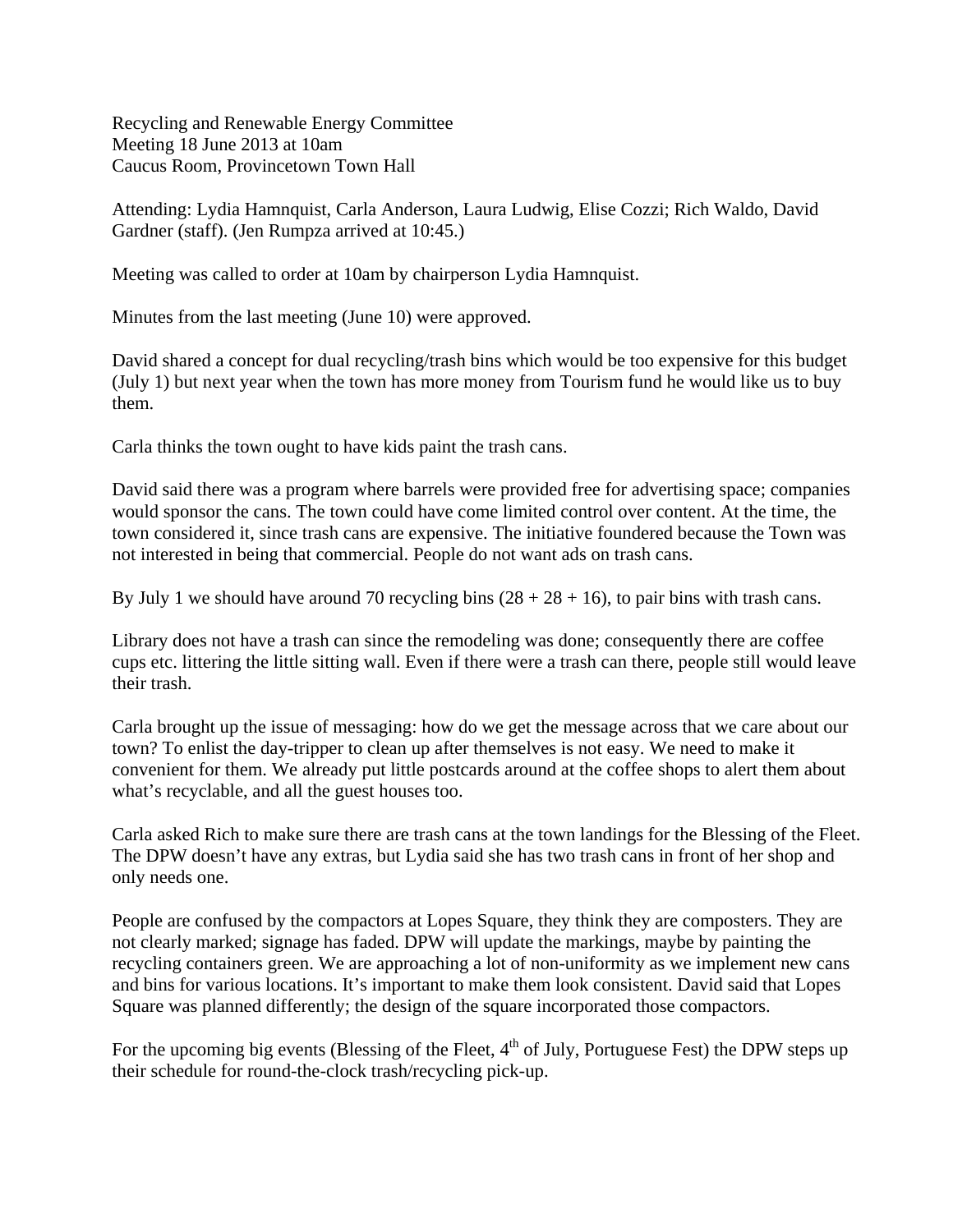Bulk trash: chairs, couches, mattresses . . . DPW / RREC could sponsor two or three annual dropoff days when everyone brings their bulk items to the transfer station. We would charge for the service. It costs money for us to handle the items, so that cost needs to be transferred to the user. Need to prevent stuff from being thrown on the beach or in the woods. Don't have a space at the Transfer Station, but we do at the Highway Garage. DPW reluctantly does go and retrieve large items, if it's in the way. Will put this topic on the agenda for a future meeting.

Shifting gears to LEDs. Carla hasn't been able to get to the recent meetings w/ CLC; we filled her in on the background. If the BOS say "Yes" we want the lights, the Town will sign an agreement and replacement will begin in the Fall. We would then be able to stipulate our choices. We have asked them for a lower Kelvin rate (3500K). The original demo projects involved 6000K and no backlight shields. The  $2<sup>nd</sup>$  demo involved the lower K rate and the backlight shields.

The replacements would be town-wide and include municipal parking lots. The only lights that wouldn't be replaced would be privately-owned ones, and David doesn't think there are any. Not sure about the poles along Route 6.

Brightness and Color are the two variables. Kelvin is color (we want the 3500K); Luminaires is brightness. We might want 9500s on certain streets, and 5500s on others. Shielding is a big issue. We have old poles, old fixtures, and it makes it hard to angle the shields. We need the backlight shields to be factory-installed, so the only adjustment able to be made will be the angle of the fixture.

Estimated savings in efficiency is 60% (\$21,000/yr) on streetlight utility bill alone. CLC looked at our existing inventory and estimated it on a one-to-one replacement. Since we will probably go w/ lower lumens at many of the poles, we will likely save more than that. If new technology becomes available within the duration of the contract w/ CLC, we can pay for that ourselves.

Carla is proud that Provincetown has come up w/ the difficult questions for CLC to respond to. Lydia said that she has been communicating daily w/ Kevin Galligan and he has been bending over backwards to accommodate our needs.

[David said that the Planning Board just approved installation of solar panels at the Transfer Station, which is another avenue of saving energy and getting returns on our utility bill.]

Carla asked about taking a phased approach. David said we can exempt a certain area of town from the replacement phase, but we may not get them to install that area later. That also creates a management problem for two different sets of lights. Lydia read from an email from Kevin wherein he said that even if we don't sign up by June  $24<sup>th</sup>$ , CLC would like to know whether BOS may want to get involved "at some future date".

We need to take advantage of the opportunity, but if we recommend to the BOS that we move forward we need to take into account the character of the town. We need them to be customized to suit the town, and keep an option to make changes as needed. Such options might include lowering the Kelvin rate; lowering the Lumen strength. Already requested that backlights are installed at factory level.